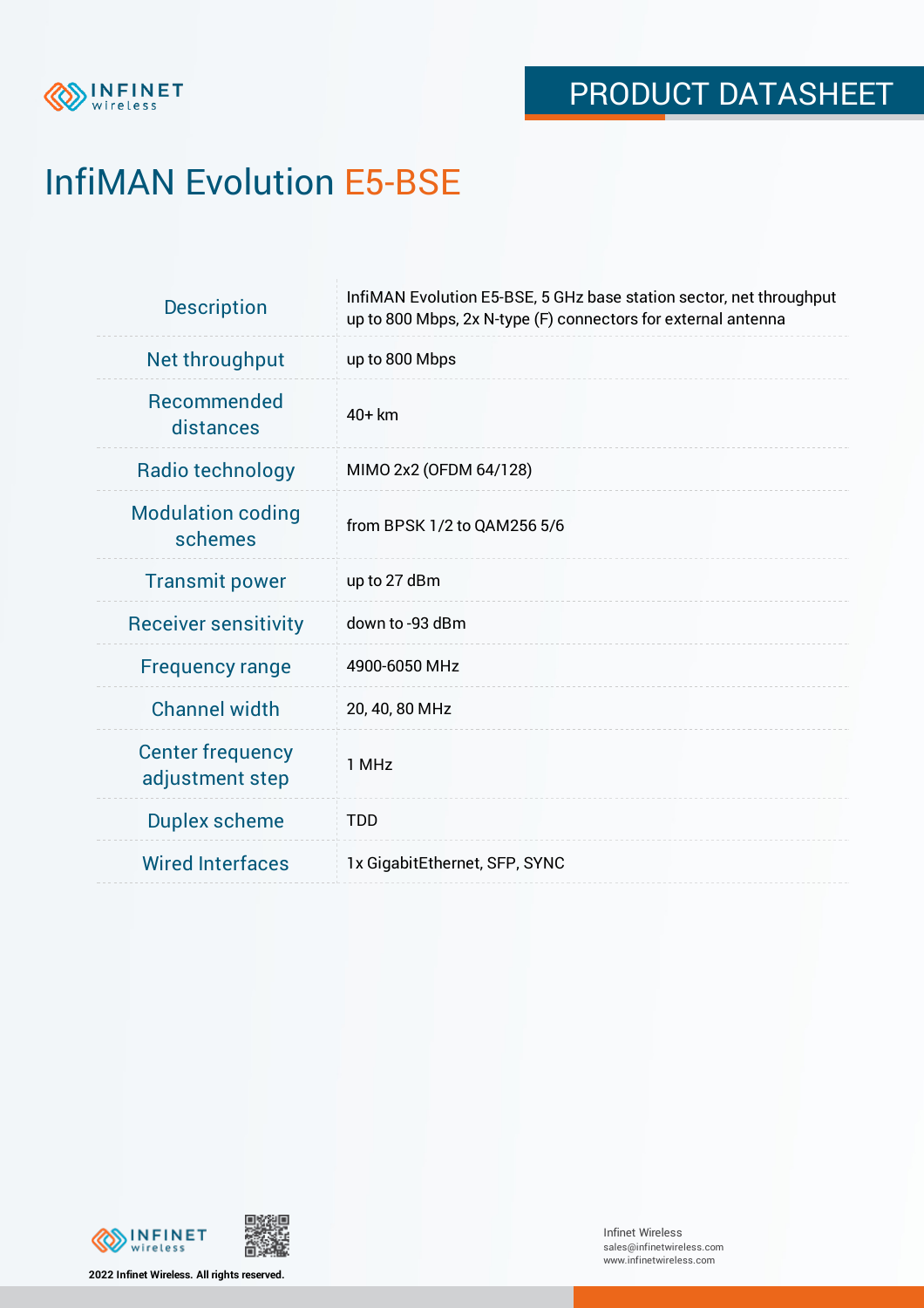

# InfiMAN Evolution E5-BSE

| Consumption                | up to 30 W                                                                                                                                                                                                                                                                                                                                                           |
|----------------------------|----------------------------------------------------------------------------------------------------------------------------------------------------------------------------------------------------------------------------------------------------------------------------------------------------------------------------------------------------------------------|
| <b>Power options</b>       | 90-240 VAC $\sim$ @ 50/60 Hz, ±4356 VDC                                                                                                                                                                                                                                                                                                                              |
| <b>Outdoor Unit (ODU)</b>  | 240 x 248 x 87 mm, 2.2 kg                                                                                                                                                                                                                                                                                                                                            |
|                            |                                                                                                                                                                                                                                                                                                                                                                      |
| <b>Part Number Example</b> | E5-BSE/05700                                                                                                                                                                                                                                                                                                                                                         |
| <b>Packing List</b>        | - Outdoor unit E5-BSE - 1 pcs.<br>- Power Supply IDU-BS-G(60W) - 1 pcs.<br>- Power Cord - 1 pcs.<br>- Cable Gland for RJ-45 - 2 pcs.<br>- Cable Gland for optical cable - 1 pcs.<br>- Standard RJ-45 connector - 1 pcs.<br>- Shielded RJ-45 connector - 1 pcs.<br>$-$ RJ-45 Plug Cap - 1 pcs.<br>- MONT-KIT-85 Mounting kit - 1 pcs.<br>- Quick Start Guide - 1 pcs. |



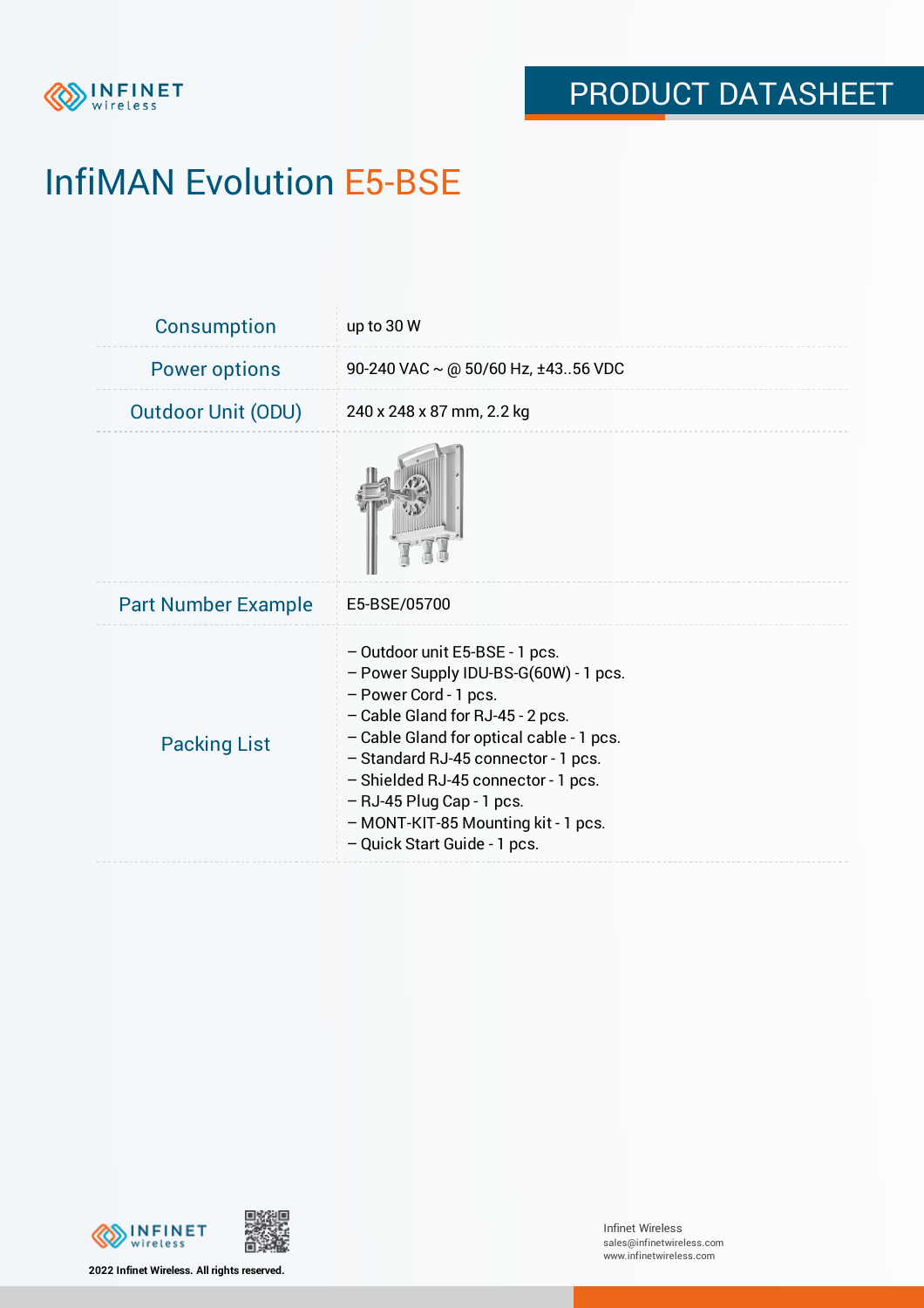

## PRODUCT DATASHEET

## InfiMAN Evolution E5-BSE

### Features

#### **RADIO**

- **Voice/RTP Aware Superpacketing**
- **DFS**
- **Automatic Bitrate Control** Þ
- Þ **Automatic Transmit Power Control**
- Þ **Automatic Distance Learning**
- Þ **Channel Time Adjustment**
- Þ **Spectrum Analyzer mode**
- Þ **Channel testing tools**

### **NETWORKING**

- **Ethernet-over-IP and IP-over-IP tunneling**
- Þ **ARP protocol support**
- **MAC/IP filtering** Þ
- **Full-fledged 2nd layer switch**
- Þ **RIPv2 / OSPFv2 /static routing**
- ٠ **L2/L3 Firewall**
- × **NAT (multipool, H.323-aware)**
- **DHCP client/server/relay**

### **MANAGEMENT FEATURES**

- **Various Management Protocols: HTTP, HTTPS, SSH, Telnet, SNMP v1/2c/3 (MIB-II and proprietary MIBs)**
- **Graphical User Interface**
- **LED Indication: power status, wireless and wired link status, signal level**
- **Antenna alignment tool**
- ٠ **Automatic software update**
- **Online monitoring with proprietary EMS InfiMONITOR.**

### **QUALITY-OF-SERVICE**

- **17 priority queues**
- **IEEE 802.1p support**
- **IP TOS / DiffServ support**
- ٠ **Full voice support**
- **Traffic limiting (absolute, relative, mixed)** ٠
- **Traffic redirection**